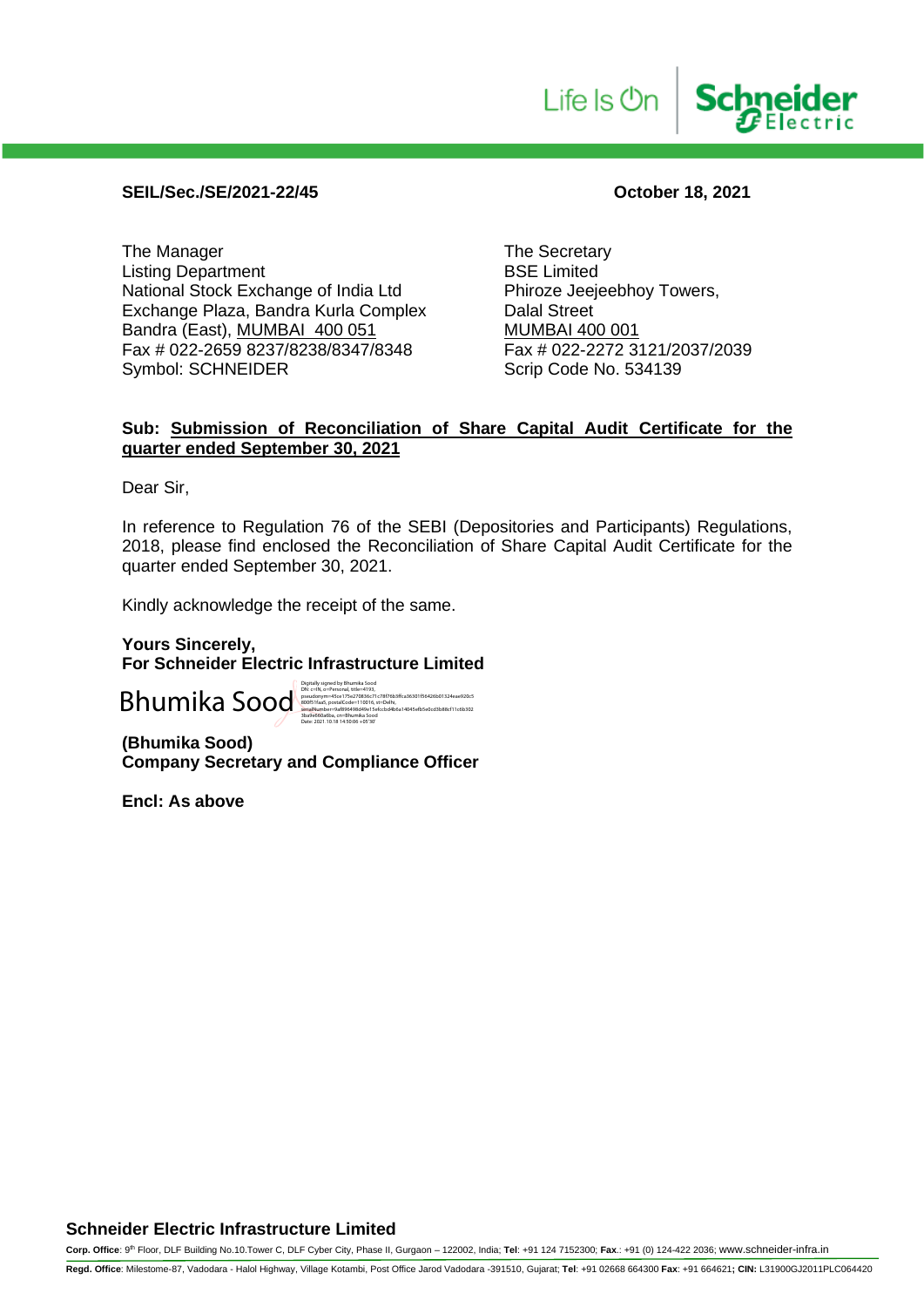# **SAN JAY GROVER & ASSOCIATES**  COMPANY SECRETARIES

B-88, 1<sup>st</sup> Floor, Defence Colony, New Delhi - 110 024 Tel. : (011) 4679 0000, Fax : (011) 4679 0012 e-m ail : contact@cssanjaygrover.in website : www.cssanjaygrover.in

#### THE BOARD OF DIRECTORS, SCHNEIDER ELECTRIC INFRASTRUCTURE LIMITED MILESTONE 87, VADODARA, HALOL HIGHWAY VILLAGE KOTAMBI, POST OFFICE JAROD VADODARA- 391510, GUJARAT, INDIA

#### **CERTIFICATE**

#### RECONCILIATION OF SHARE CAPITAL AUDIT

| $\mathbf{1}$ . | For Quarter Ended           | : September 30, 2021                                                                                                |
|----------------|-----------------------------|---------------------------------------------------------------------------------------------------------------------|
| 2.             | <b>ISIN</b>                 | : INE839M01018                                                                                                      |
| 3.             | Face Value                  | $:$ Rs. 2/- each                                                                                                    |
| 4.             | Name of the Company and CIN | : Schneider Electric Infrastructure Limited<br>L31900GJ2011PLC064420                                                |
| 5.             | Registered Office Address   | : Milestone 87, Vadodara, Halol Highway,<br>Village Kotambi, Post office Jarod,<br>Vadodara- 391510, Gujarat, India |
| 6.             | Correspondence Address      | : $9th$ Floor, DLF Building<br>No. 10 Tower C, DLF Cyber City,<br>Phase-II Gurgaon- 122001, India                   |
| 7.             | Telephone                   | : Tel. No : +91 124 7152300<br>Fax No : $+91$ 124 4222036                                                           |
| 8.             | E-mail id                   | : company.secretary@schneider-electric.com                                                                          |

9. Name of the Stock Exchanges where the Company's equity shares are listed:

#### a) National Stock Exchange of India Limited (NSE)

### b) BSE Limited (BSE)

|     | <b>Particulars</b>                          | Number of             | % of Total Issued     |
|-----|---------------------------------------------|-----------------------|-----------------------|
|     |                                             | <b>Equity Shares</b>  | <b>Equity Capital</b> |
| 10. | <b>Issued Capital</b>                       | 23,91,04,035          | 100.00                |
| 11. | Listed Capital (Exchange wise)              |                       |                       |
|     | National Stock Exchange of India Ltd.<br>a) | 23,91,04,035          | 100.00                |
|     | <b>BSE</b> Limited<br>b)                    | 23,91,04,035          | 100.00                |
| 12. | Held in dematerialized form in NSDL         | 22, 10, 26, 546       | 92.44                 |
| 13. | Held in dematerialized form in CDSL         | 1,62,61,259           | 6.80                  |
| 14. | Physical holdings                           | 18, 16, 230           | 0.76                  |
| 15. | Total No. of Shares $(12+13+14)$            | 23,91,04,035          | 100.00                |
| 16. | Reasons for difference, if any,             | <b>Not Applicable</b> | <b>Not Applicable</b> |
|     | between [10 & 11], [10 & 15] and [11 & 15]: |                       |                       |

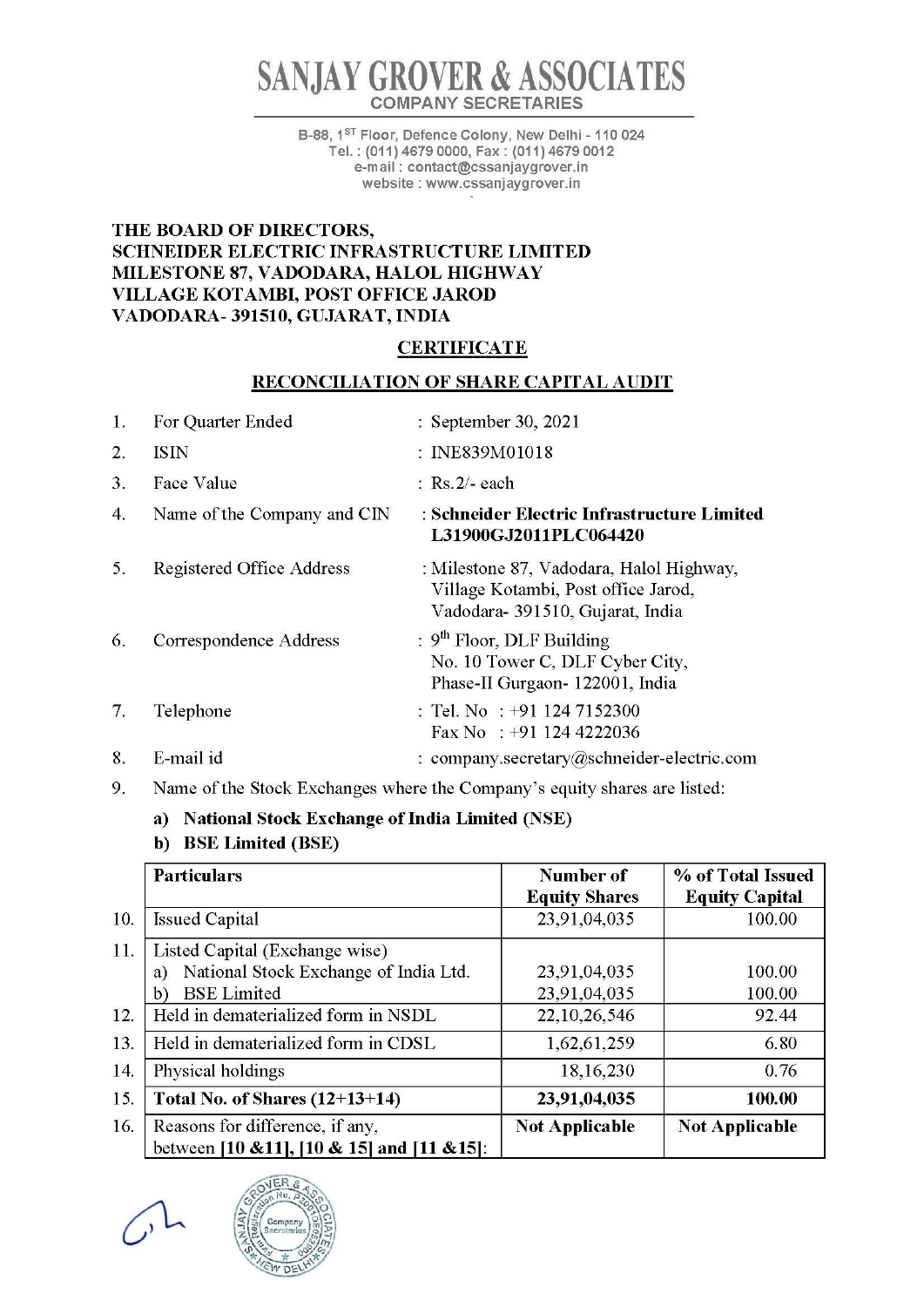## SANJAY GROVER & ASSOCIATES

17. Certifying the details of changes in Share Capital during the quarter under consideration are as per Table below:

| Particulars***   | No.<br>of Shares | Applied /<br>Not<br>Applied<br>for Listing | Listed on<br>stock<br>Exchanges to NSDL to CDSL | Whether | Whether<br>intimated intimated principal | $In-$<br>approval<br>pending<br>from SE |
|------------------|------------------|--------------------------------------------|-------------------------------------------------|---------|------------------------------------------|-----------------------------------------|
| <b>No Change</b> |                  |                                            |                                                 |         |                                          |                                         |

\*\*\* Rights, Bonus, Preferential Issue, ESOPs, Amalgamation, Conversion, Buyback, Capital Reduction, Forfeiture, Any other (to specify).

| 18. | Register of Members is updated (Yes/No)                                                                               | Yes             |
|-----|-----------------------------------------------------------------------------------------------------------------------|-----------------|
|     | If not, updated upto which date                                                                                       | Not Applicable  |
| 19. | Reference of previous quarter with regards to<br>excess dematerialized shares, if any.                                | N <sub>il</sub> |
| 20. | Has the company resolved the matter mentioned<br>in point no. 19 above in the current quarter? If<br>not, reason why? | Not Applicable  |

21. Mention the total number of requests, if any, confirmed after 21 days and the total no. of requests pending beyond 21 days with the reasons for delay:

| <b>Total No. of Demat</b><br>requests | No. of<br>requests | No. of<br><b>shares</b> | <b>Reasons for delay</b>                                                                                                                                                                                                                                                                                                                                                                                                                                                                                                                                                                            |
|---------------------------------------|--------------------|-------------------------|-----------------------------------------------------------------------------------------------------------------------------------------------------------------------------------------------------------------------------------------------------------------------------------------------------------------------------------------------------------------------------------------------------------------------------------------------------------------------------------------------------------------------------------------------------------------------------------------------------|
| Confirmed after 21<br>days            | 01                 | 200                     | There is no delay in view of extension<br>of timeline granted beyond 21 days by<br>vide its Circular<br>No.<br>SEBI.<br>SEBI/HO/MIRSD/RTAMB/P/CIR/202<br>$1/558$ dated April 29, 2021, wherein<br>had<br>given relaxation<br>SEBI<br>to<br>intermediaries / market participants<br>w.r.t. compliance with the prescribed<br>timelines which had been extended to<br>July 31, 2021, in view of the Covid-19<br>situation. Consequently, timeline of 21<br>days was extended upto 31 <sup>st</sup> July, 2021<br>to Processing of Demat Requests<br>appearing in item no. 13 in the said<br>circular. |
| Pending for more<br>than 21 days      | <b>NIL</b>         | NIL                     | Not Applicable                                                                                                                                                                                                                                                                                                                                                                                                                                                                                                                                                                                      |